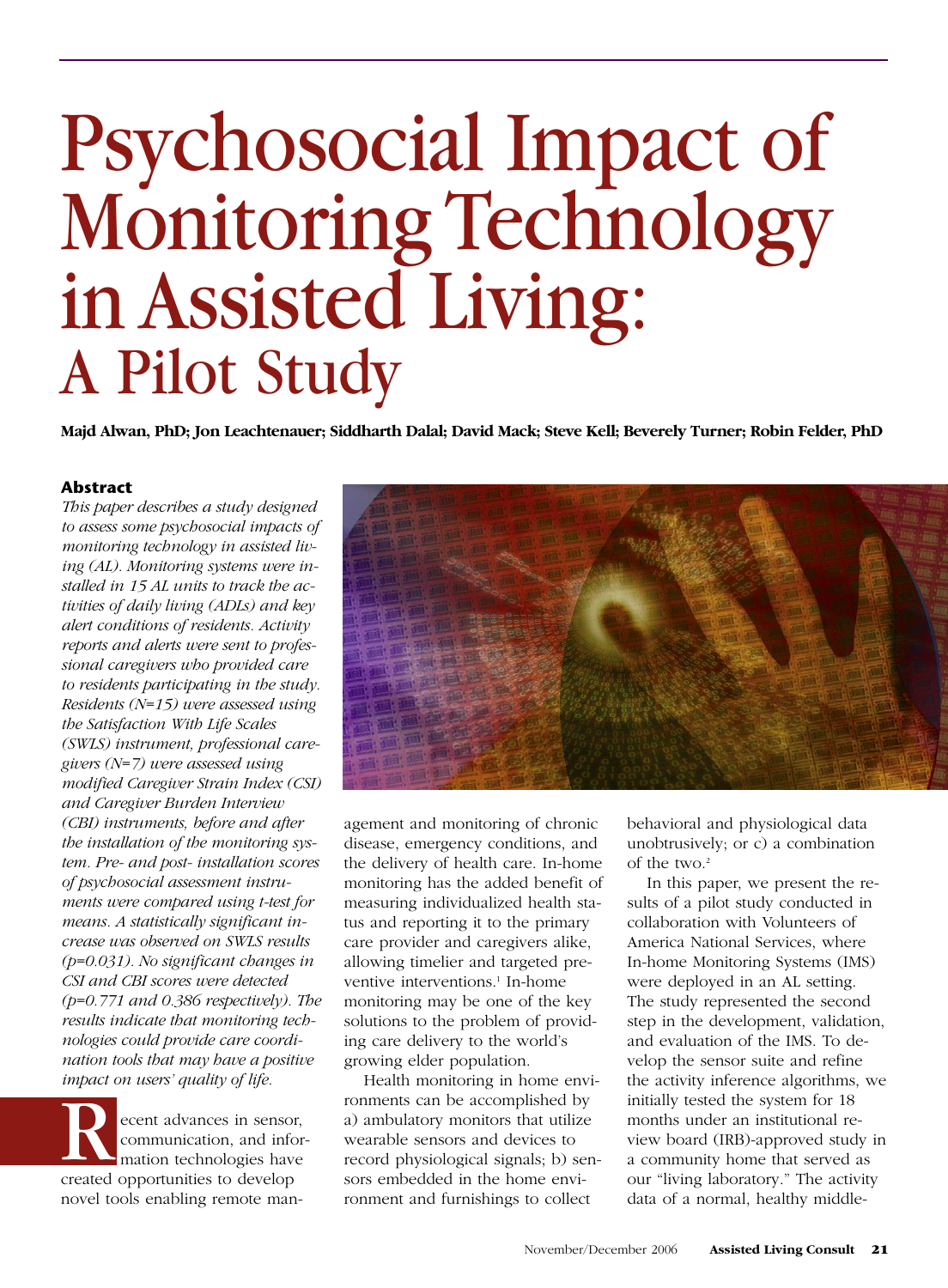aged participant was logged and analyzed using several data analysis techniques, including clustering.<sup>3</sup> mixture models.<sup>4,5</sup> and a rule-based approach, where spatial-temporal relationships among sensor events are exploited to infer the occurrence of activities. The rule-based approach was validated $6$  against 37 days of the subject's self-report, 7 recorded in realtime using a Personal Digital Assistant (PDA)-based electronic diary. The objective of the study was to assess some of the psychosocial impacts of the technology on the target population and on caregivers in a realistic and controlled setting. The hypothesis was that the monitoring technology would impact positively the quality of care provided to the monitored individuals through the on-going and objective health status assessment provided to professional caregivers. The theory also was that the technology plays a role in enabling these caregivers to perform timely interventions, which would in turn reflect positively on the care recipients' quality of life. In what follows, we briefly describe the technical enhancements made to the monitoring system, evaluation approach, statistical methods used, and results of this initial pilot.

# **Method Subjects**

A set of 22 in-home monitoring systems was assembled and installed in AL units in St. Paul, MN. Total sample size was 22 participants, including 7 males and 15 females. All participants but one were over the age of 65 (mean age 83.78 years, median age 85, minimum age 49, and maximum age 93). All subjects were white. Seven of the participants were memory care unit residents who were not assessed using the self-administered research instruments, and 15 were non-memory care residents (N=15). Inclusion criteria required the subjects to be ambulatory, able to provide for their own hygiene, and able to

### **Figure 1. MARC's In-Home Health Status Monitoring System Components: (a) PC-Based Data Manager,**

- **(b) Radio Receiver,**
- **(c) Bed Sensor System,**
- **(d) Pneumatic Bed Pad,**
- **(e) Wireless Motion Sensors,**
- **(f) Kitchen Motion Sensor with integrated stove-top Temperature Sensor.**



transition autonomously to meals. Exclusion criteria included subject or guardian refusal to being monitored, inability to get out of bed unaided, and the need for extensive outside assistance in the activities of daily living. Residents interested in participating in the study signed an IRB-approved informed consent. Surrogate consent was obtained from adult children of memory care residents who wished to enroll their parent in the study.

# **Measurements**

The quality of life of the monitored non-memory care residents was assessed using the SWLS instrument<sup>8</sup> before and 3 months after monitoring. The SWLS consists of 5 statements dealing with general life satisfaction with which the participant is asked to agree or disagree on a 7-point Likert scale ranging from Strongly Disagree (1st point) to Strongly Agree (7th point); the 5 SWLS statements are: 1. In most ways my life is close to ideal, 2. The conditions of my life are excellent, 3. I am satisfied with my life, 4. So far I have gotten the important things I want in life, 5. If I could live my life over, I would change almost nothing. CSI<sup>9</sup> and CBI<sup>10</sup> were modified to be administered to professional caregivers, and administered before and 3 months after caregivers started receiving reports and notifications about the monitored individuals. The CSI consists of 13 questions (dichotomous response) and was originally designed to assess various types of strain experienced by live-in informal caregivers; the CBI is a 22-item self-administered inventory originally designed for family caregivers of Alzheimer's patients. Questions are answered with a 5 point Likert scale. All of the original instruments had been shown to have a normal distribution of responses.<sup>8,9,10</sup> Seven professional caregivers, who were involved in providing care for the monitored study participants, were enrolled in the study.

# **Technical Information**

The piloted In-Home Monitoring System is comprised of wireless motion sensors in every room, including the bathroom, and a motion sensor dedicated to the shower area, a stove-top temperature sensor, and a bed sensor system that transmitted their data wirelessly to a personal computer (PC)-based Data Manager. Figure 1 shows the system's components.

The bed sensor detected presence, pulse, and movement in bed. Pulse was computed from a bed pad signal while the monitored individual was quiescent in bed; movement artifacts prevented pulse measurements, but provided information on restlessness. Finally, each system was enhanced with the ability to notify caregivers automatically when conditions consistent with possible emergency situations were detected. The Data Manager collected data from separate sensor modules, processed alert conditions locally, date/time stamped, and logged the collected data. If the pre-determined alert conditions were met, the Data Manager used the phone line to page the caregiver immediately. Alerts also were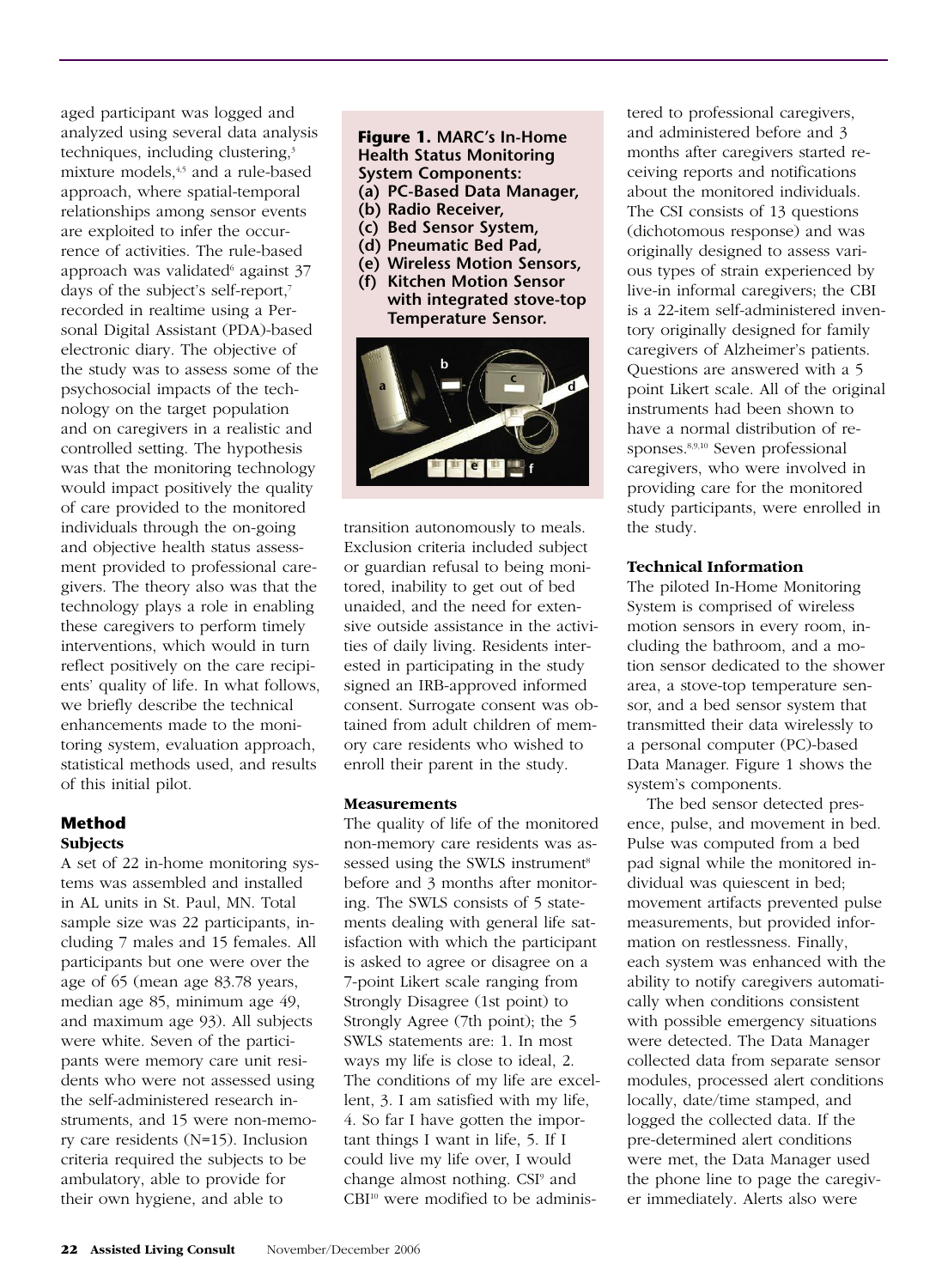registered into the data log.

During this pilot, alerts were sent to the professional caregiver. Data automatically were processed by the activity inference software that detected key ADLs, including meal preparation, showering, and bathroom visits. Professional caregivers could access summary reports listing all the participating residents under their care with a priority score reflecting each monitored individual's potential need for attention.

The Data Manager monitored 4 alert conditions, that included "possible forgotten stove burner," "possible fall," and high or low pulse. Such a notification sub-system, unlike many emergency pendants, does not require user activation. The 2-stage fall notification sub-system was based on lack of activity; it monitored motion reported from motion sensors in every room, as well as bed exit from the bed sensor. A fall "watch" was started whenever the resident exited the bed, and a fall alert was reported if lack of motion persisted for a pre-determined period following bed exit. The fall watch remained active until the participant left the bedroom and bathroom area (indicated by reported motion activity outside the bathroom or bedroom) or returned to bed (indicated by movement followed by detection of the pulse). If no additional motion was detected after exiting the bed, the Data Manager dialed the facility's pager system and sent the participant's identification code appended with the code for a possible fall to the caregiver. The monitoring system was accepted by older adults and case studies have demonstrated the systems' utility in care planning.<sup>11</sup>

#### **Statistics**

Paired t-test for means was applied to the pre- and post-monitoring scores of SWLS, CSI, and CBI.

#### **Results**

Fifteen of the 22 monitored individuals were capable of completing the

#### **Table 1.**

**Participants' Perceived Quality of Life Scores on Satisfaction With Life Scales (SWLS)**

| <b>Subject</b><br><b>Number</b> | <b>Pre-Monitoring</b><br><b>Score</b> | <b>Post-Monitoring</b><br><b>Score</b> |
|---------------------------------|---------------------------------------|----------------------------------------|
| 1                               | 18                                    | 30                                     |
| $\overline{2}$                  | 27                                    | 27                                     |
| $\overline{\mathbf{3}}$         | 22                                    | 22                                     |
| $\overline{\mathbf{4}}$         | 30                                    | 30                                     |
| 5                               | 25                                    | 25                                     |
| 6                               | 10                                    | 19                                     |
| $\overline{7}$                  | 30                                    | 30                                     |
| 8                               | 30                                    | 28                                     |
| 9                               | 29                                    | 28                                     |
| 10                              | 30                                    | 28                                     |
| 11                              | 26                                    | 29                                     |
| 12                              | 30                                    | 30                                     |
| 13                              | 13                                    | 20                                     |
| 14                              | 20                                    | 28                                     |
| 15                              | 13                                    | 14                                     |
| Mean                            | 23.53                                 | 25.87                                  |
| <b>Standard Deviation</b>       | 7.12                                  | 4.90                                   |
| <b>Standard Error</b>           | 1.84                                  | 1.26                                   |

SWLS instrument (the remainder were memory care residents and thus incapable of completing these instruments). After 3 months of monitoring, there was an increase in the mean of the perceived quality of life score for the group (Table 1) from 23.53 to 25.87 (p=0.031, N=15, 1 tailed paired t-test for means).

A focal outcome measure was to determine whether or not the use of IMS increased the SWLS score, as predicted by the hypothesis; therefore, one tailed p value was chosen *a priori*. There was a reduction in both the standard deviation and standard error in the collected SWLS data, indicating that after 3 months of monitoring, the perceived quality of life of the nonmemory care monitored sample population has become more homogenous. The decrease in variance was statistically significant (one tailed t-test, p=0.0172). Data confirmed a significant negative

correlation between pre- scores and score increases (Pearson linear correlation value of 0.73, p=0.0018, with no significant departure from linearity). Note that 5 of the participants had high pre-monitoring scores of 30 and 1 participant had a score of 29, indicating that these 6 participants already were very satisfied with their lives. A score of 30 occurred when all responses were "agree" (to the 5 positive quality of life indicators); no responses of "strongly agree" were chosen.

A similar comparison performed on the responses of the individual questions revealed that the fifth statement (If I could live my life over, I would change almost nothing) was the only statement to show a statistically significant change in the responses after being monitored for 3 months, from a mean score of  $4.53$  to  $5.20$  (p= 0.047, N=15, 1 tailed Wilcoxon matched-pairs signed-ranks test);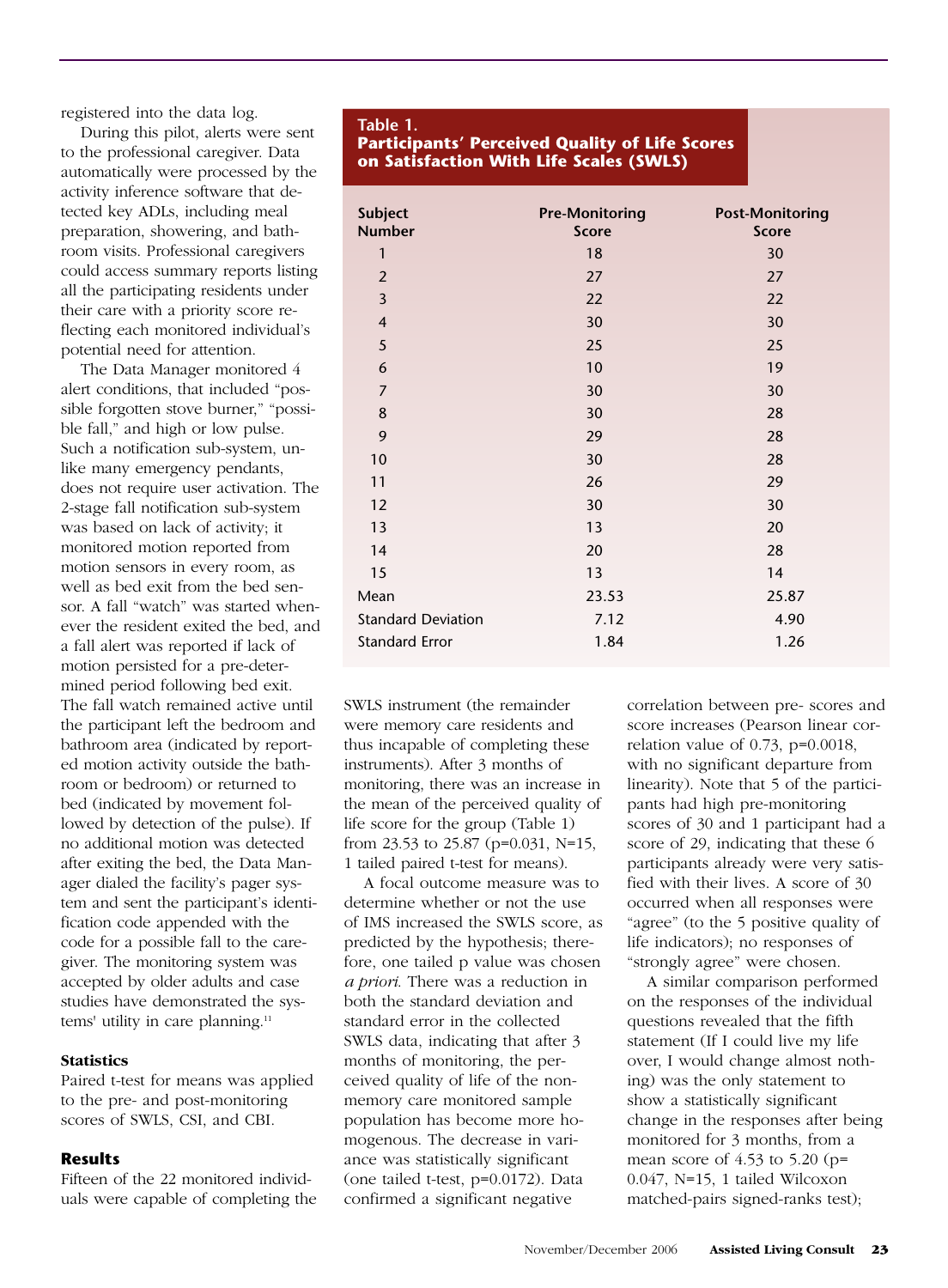the Wilcoxon matched-pairs signedranks was used since the responses to the individual questions did not have a Gaussian distribution. None of the individual responses to the 4 remaining questions showed any significant change after the monitoring period.

The modified CSI included 10 Yes/No questions covering different areas of strain associated with care. Similarly, the modified CBI included 21 questions pertaining to the different areas of burden associated with providing care. However, the CBI instrument was misadministered by a member of the research team at the pilot site and participants were asked to provide a Yes/No response (as opposed to Likert scale response) to the questions. Yes answers to the questions were assigned a score of 1; No answers were assigned a score of 0. The 2 instruments were self-administered. Many of the questions were left unanswered by the professional caregivers, possibly because they felt that these questions were irrelevant; unanswered questions were assigned a score of 0.5. Table 2 presents the scores of professional caregivers on the CSI instrument.

Table 3 presents the scores of professional caregivers on the CSI instrument.

There was a non-significant change in caregiver strain on the modified CSI from 2.58 to 3.33 (p=0.771, N=6, 2-tailed paired t-test for means). Two-tailed value was chosen *a priori* because monitoring the IMS, false alarm rates, and perceived "technology threats" might cause an increase in strain or burden. One caregiver felt that the pager notifications were burdensome and declined to complete the post instruments; the scores of the mentioned caregiver were excluded from this analysis. The results of the modified CBI showed no statistically significant change in the mean score, from 4.92 to 4.83, (p=0.386, N=6, two-tailed paired t-test for means).

#### **Table 2. Caregiver Strain Index Scores**

| Caregiver<br><b>Number</b> | <b>CSI</b><br><b>Pre-Reporting</b> | <b>CSI</b><br><b>Post-Reporting</b> |
|----------------------------|------------------------------------|-------------------------------------|
| 1                          | 2.5                                | 2.5                                 |
| 2                          | 1.0                                | 2.5                                 |
| 3                          | 3.0                                | 2.5                                 |
| $\overline{4}$             | 5.0                                | 5.0                                 |
| 5                          | 3.0                                | 5.5                                 |
| 6                          | 1.0                                | 2.0                                 |
| Mean                       | 2.58                               | 3.33                                |
| <b>Standard Deviation</b>  | 1.50                               | 1.51                                |
| <b>Standard Error</b>      | 0.61                               | 0.62                                |

# **Table 3. Caregiver Burden Interview Scores**

| Caregiver<br><b>Number</b> | <b>CBI</b><br><b>Pre-Reporting</b> | <b>CBI</b><br><b>Post-Reporting</b> |
|----------------------------|------------------------------------|-------------------------------------|
| 1                          | 6.5                                | 6.5                                 |
| 2                          | 4.5                                | 3.5                                 |
| 3                          | 5.0                                | 5.0                                 |
| $\overline{4}$             | 5.5                                | 6.5                                 |
| 5                          | 4.5                                | 4.0                                 |
| 6                          | 3.5                                | 3.5                                 |
| Mean                       | 4.92                               | 4.83                                |
| <b>Standard Deviation</b>  | 1.02                               | 1.4                                 |
| <b>Standard Error</b>      | 0.42                               | 0.57                                |

# **Discussion**

This study indicated that there was a statistically significant positive change in the perceived quality of life (SWLS) of some participants after 3 months of monitoring. Improvement was greatest in individuals with an initial lower perceived quality of life. This observed increase could be attributed to an enhanced sense of security, and appropriate and timely interventions, in addition to possible increase in social interactions with professional caregivers. However, since the perceived quality of life was assessed only twice, pre- and post- monitoring, further investigation of the change in the perceived quality of life is needed on larger samples

and over longer periods of monitoring. When quality of life was perceived as high before intervention, intervention had no effect. Finally, the SWLS is very broad in nature; more directed questionnaires would be useful in guiding the IMS development and assessing its impacts in the future.

No significant changes in caregiver strain and burden levels were detected. However, this may be due to a small sample size and/or the suitability and validity of the modified instruments used. A future research aim is to replace the CSI and CBI with instruments that are better suited to professional caregivers. Such instruments may include measure of workload, eg, the Role Workload